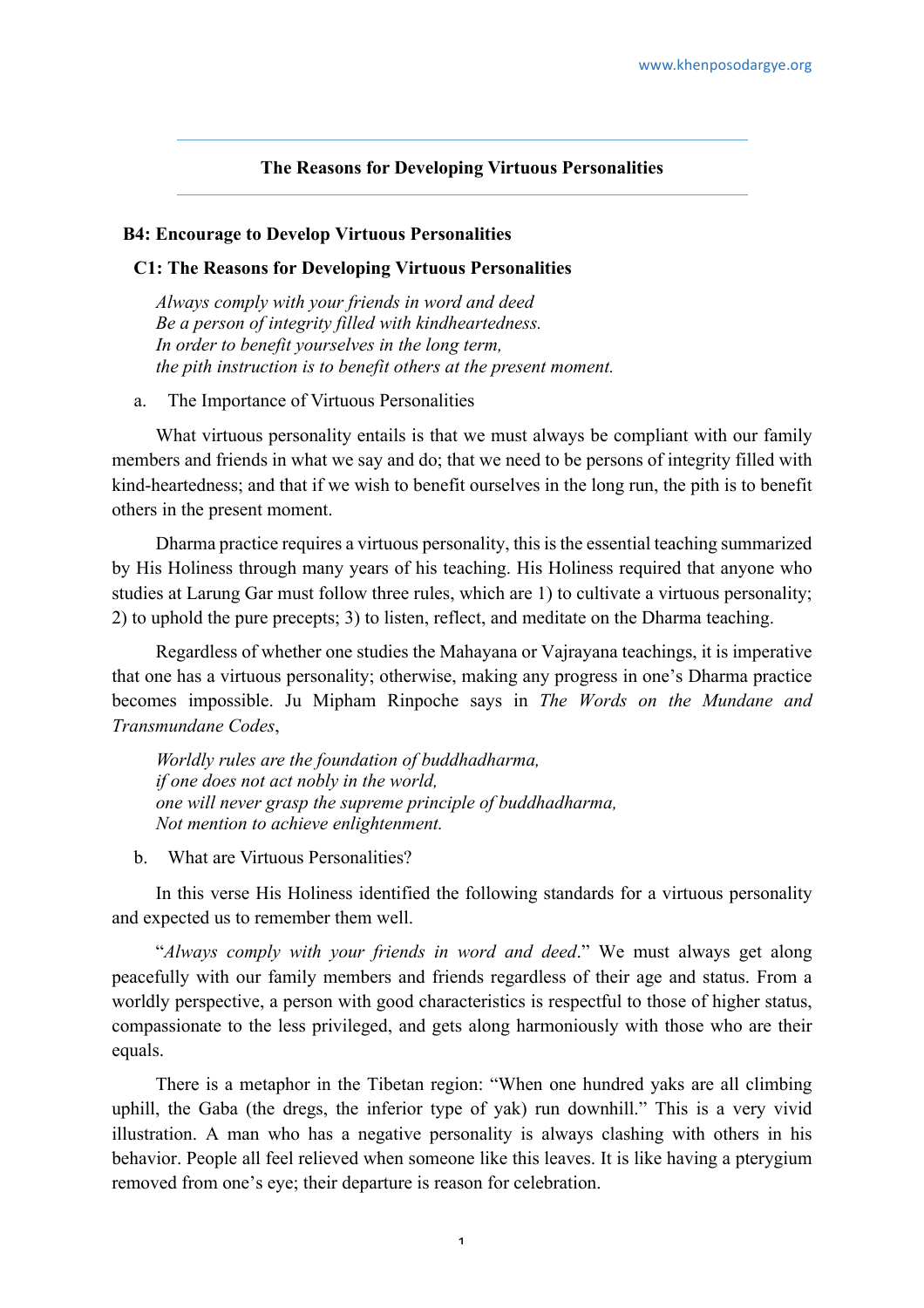As the Buddha says, "I shall comply with worldly people." If the Buddha behaves in this way, we ordinary human beings must surely do the same. Of course, compliance does not mean being without principles. Compliance does not mean that one should comply with other's greed or hatred. We comply with deeds that are rational and in accordance with the Dharma, and in this way, we get along harmoniously with everyone.

"*Be a person of integrity*." Whatever we say and do, we must be fair-minded, honest and impartial. We must be free of self-attachment and aversion to others. Additionally, we must never place ourselves in a dominant position, nor judge things unfairly. We must abide by the truth and be impartial. Hence, it is imperative to be a person of integrity. Then, no matter how we have been misunderstood or defamed, we will never really be harmed. Our kind and honest nature will shine like pure gold, and not be tarnished by hindrances or darkness.

"*With kindheartedness*", if someone appears to have integrity and seems to be willing to comply with other people, but is vicious in mind, then this person's moral quality is questionable. The mind is the root of everything. Lama Tsongkhapa once said,

*If the intention is good, the levels and paths are good. If the intention is bad, the levels and paths are bad. Since everything depends on intentions, Always make sure they are positive.*

If one is kind-hearted, everything will be bright; but if one does not set his or her heart aright, one will only be moving towards darkness.

These three principles of being a decent person are of great importance. His Holiness further pointed out that if we would like to benefit ourselves in the long run, being of benefit to other people in the moment, is a very effective pith. As ordinary human beings, it is impractical never to think of our own well-being, but if we harm those around us in the process of pursuing our own goals, we will not prevail. It may sound like a form of cunning, to help others for the sake of our own benefit, and truly, it is better not to have such thoughts. However, if you really cannot arouse a truly altruistic mind, you should at least try to be kinder to other people for your own advantage and survival.

His Holiness once said jokingly, "After so many years of life experience, I have noticed that many people have very little worldly wisdom. They are selfishly only trying to benefit themselves, even though this is not necessarily a good strategy. For example, a young person loves someone, and tries everything possible to possess the other party by restricting their freedom. The result is often counterproductive. Someone else may take a different approach by wholeheartedly supporting and helping the person they love. By doing so, they are likely to be accepted by their lovers. When we study buddhadharma, if we do not realize how important a virtuous personality is, and do not try to cultivate good characteristics, we will not be able to reach any state of enlightenment in our practice."

# **The Merit of Maintaining Virtuous Personality**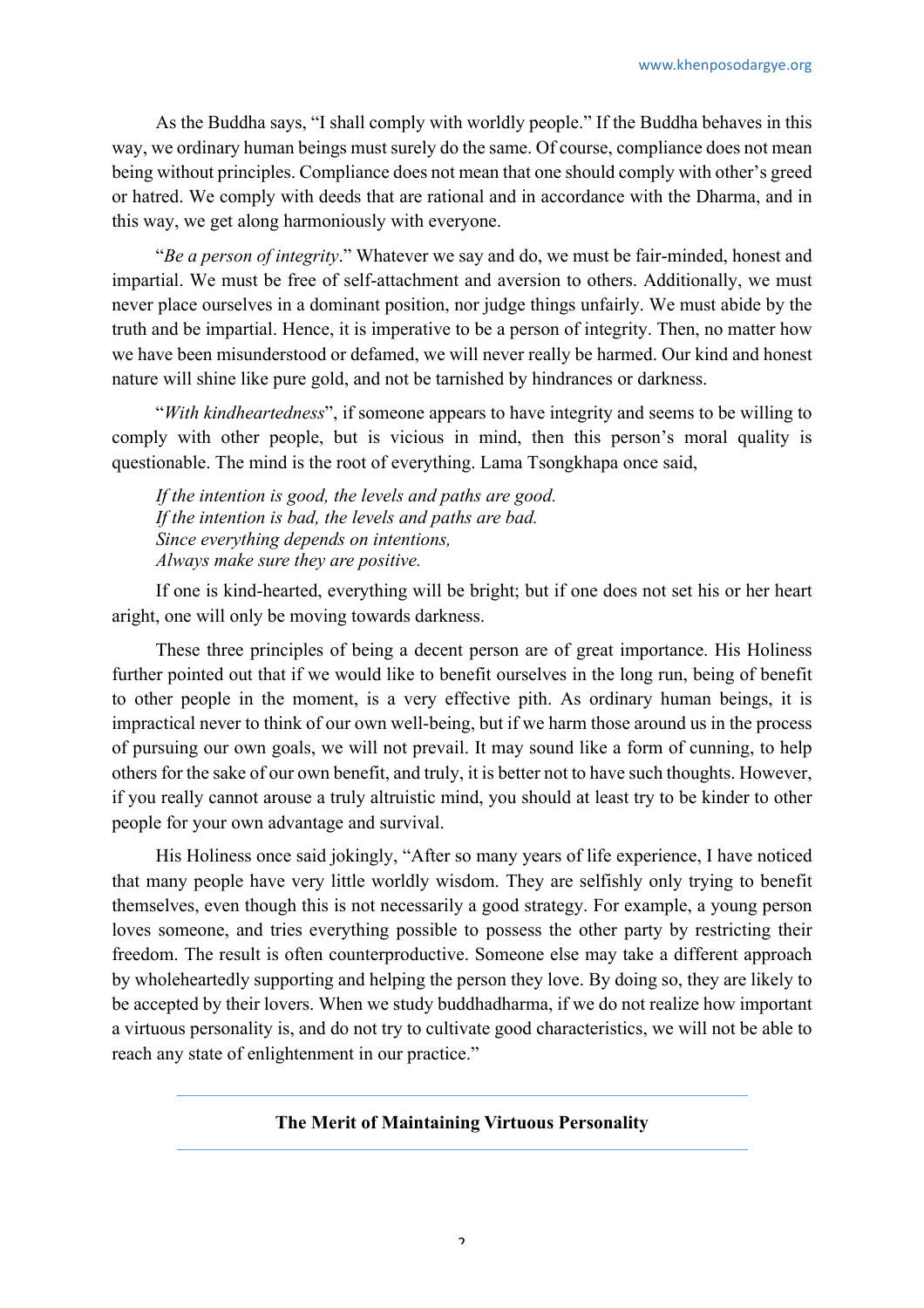## **C2: The Merit of Maintaining Virtuous Personality**

*These are the pure standards for being a good person, And the skillful means of all buddhas of the past, present and future, Also the essence of the four dharmas of attraction, Each of you, my disciples, should never, never forget!*

a. The Merit of Maintaining Virtuous Personality

From a secular and purely ethical perspective, possessing a virtuous personality is seen as synonymous with being a good person. From the perspective of seeking enlightenment, it is the most skillful means to achieving Buddhahood for all Buddhas of the past, present, and future. It is also the essence of the four dharmas of attraction that Bodhisattvas follow. All Buddhists should keep this in mind and never forget.

Virtuous personalities are "*pure standards for being a good person*", the basic principles that govern the life of a decent human being. During Buddhism's prime period in Tibetan history, Emperor Songtsän Gampo set up the *Sixteen Guidelines*<sup>1</sup> for being a good person, which included developing devotion for the Three Jewels; seeking out and practicing the sacred Dharma; repaying the kindness of one's parents; being honest, having little jealousy and so on.

Virtuous personalities are not only required as a rule for a worldly life, but even more so, a guideline for an enlightened life. In fact, it is the path of the most "*skillful means*" to attain Buddhahood for all Buddhas of the past, present, and future. Regardless of which Buddha we are referring to, he must have been a good person during the causal stage.

Even if we put aside the accomplishments of their realization and enlightenment, we can also easily tell that truly enlightened masters are extremely attractive in terms of their personal charisma. Khenpo Sodargye said during his teaching, "I have followed and relied upon many great spiritual teachers in my life, and the appeal of their words and deeds exceeds ordinary people's imagination. These great teachers, as a result of their virtuous personalities, have reached a unique state beyond the secular world."

Virtuous personalities are also "*the essence of the four dharmas of attraction*"<sup>2</sup>, which include: (1) giving what others like, in order to lead them to love and receive the truth; (2) speaking gentle words, with the same purpose; (3) giving benefit to others, with the same purpose; (4) cooperating with and adapting oneself to others, to lead them into the truth. These are the four major missions of bodhisattvas to benefit sentient beings. These all must be built upon a virtuous personality. With a virtuous personality, one is willing to give, to speak pleasing words, to benefit others, and to cooperate with and adapt oneself to others, in order to lead them to enlightenment.

b. The Heart Advice of His Holiness

 

Because of the reasons given above, His Holiness offered this heart advice: "For those of my students who have faith in me, you must always remember to be persons of virtue, now and in the future. If you cannot be a good person, all your other cultivations are like trees

 $^{\text{1}}$  http://www.rigpawiki.org/index.php?title=Sixteen\_pure\_human\_laws

<sup>2</sup> http://rywiki.tsadra.org/index.php/four\_means\_of\_attraction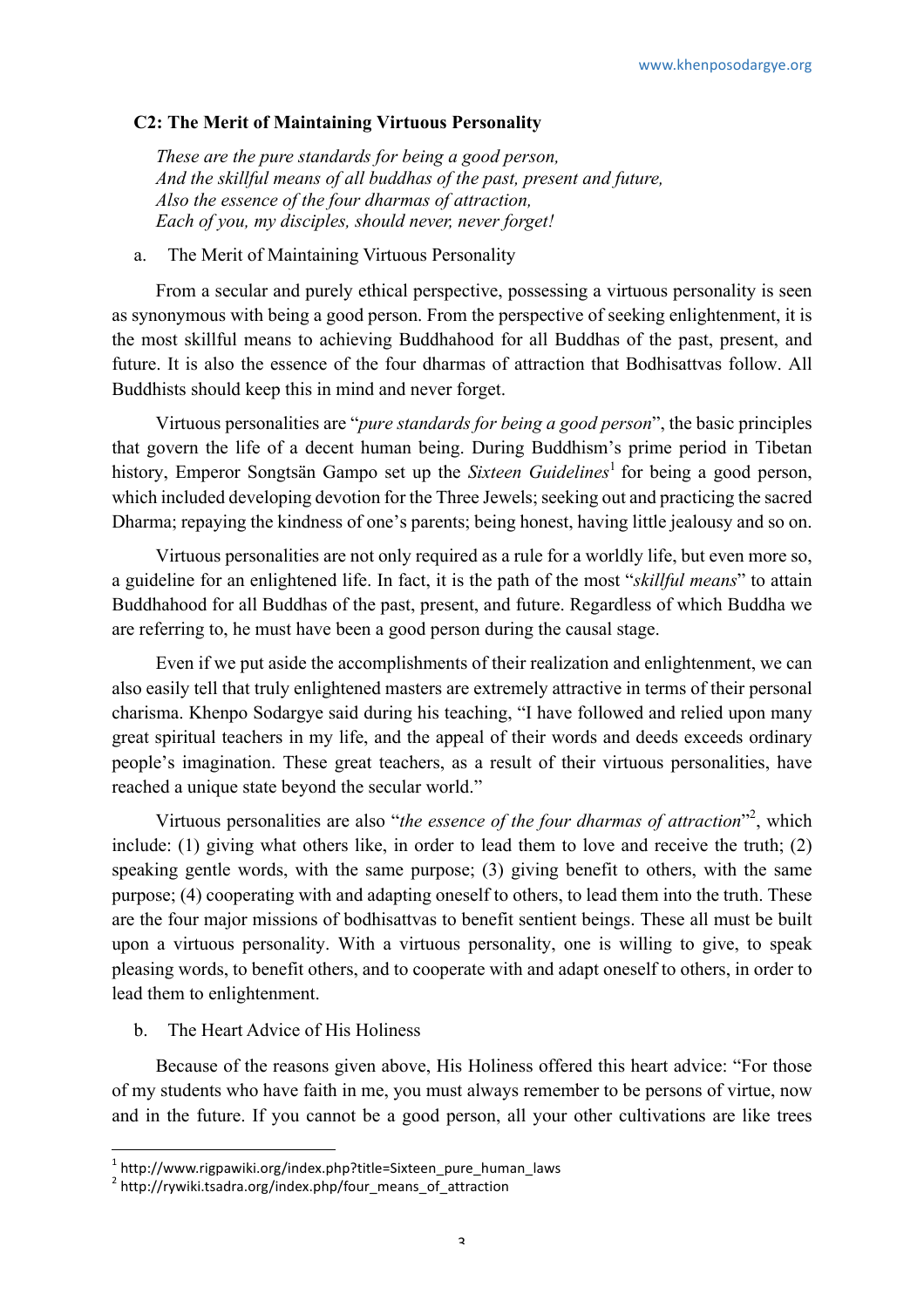without roots and will never grow and flourish."

In the past, the esteemed Kadampa masters would first observe a student's personality before admitting them as a disciple. If the student was not a decent person, the masters would not accept him as a disciple nor pass on the Dharma lineage to them. On the other hand, if a student was a good person but not very smart, the masters would still expect him to be a good student. Therefore, virtuous personality, rather than intelligence is the critical element here. A good person is not necessarily of solemn appearance, with a beautiful voice, and elegant manners; but they must be kind-hearted.

It is not unusual for people to have disagreements on some trivial issues. Even some bhikkhus or bhikkhunis in the sanghas around the Buddha experienced these kinds of problems. But overall, no matter which school is followed, either from a Mahayana or Vajrayana background, the sangha needs to remain as a congenial community and to have a harmonious and cohesive atmosphere. As Khenpo Sodargye says, "This is also a manifestation of a virtuous personality."

In summary, His Holiness Jigme Phuntsok Rinpoche addressed four major piths in this text, which are the non-dual wisdom in the context of Mahayana and Vajrayana teachings, Bodhichitta, renunciation, and virtuous personality. These four piths are the essence of all 84,000 Dharma teachings being summarized through his theoretical study and personal realization. Each of us must keep them firmly in mind.

**Dedicate**

## **A3: Ending**

# **B1: Dedicate**

*I dedicate this virtue to all sentient beings, May they transcend the abyss of samsara. May all my heart disciples be joyful And take rebirth in the western pure land of ultimate bliss.*

The merits and virtuous roots resulting from the composing of this treatise are transferred to all sentient beings who have been our mothers. May they transcend the horrifying abyss of the six realms of samsara. In the meantime, the essence of the 84,000 dharma methods is summed up in the four piths instructions addressed above; may great bliss arises in the hearts and minds of those with faith in His Holiness Jigme Phuntsok Rinpoche and in Buddhism. May all sentient beings, with auspicious affinity, be reborn in the western pure land, attain ultimate peace and happiness, and benefit immeasurable sentient beings in the future.

**The Background of Composing the Song**

### **B2: The Background of Composing the Song**